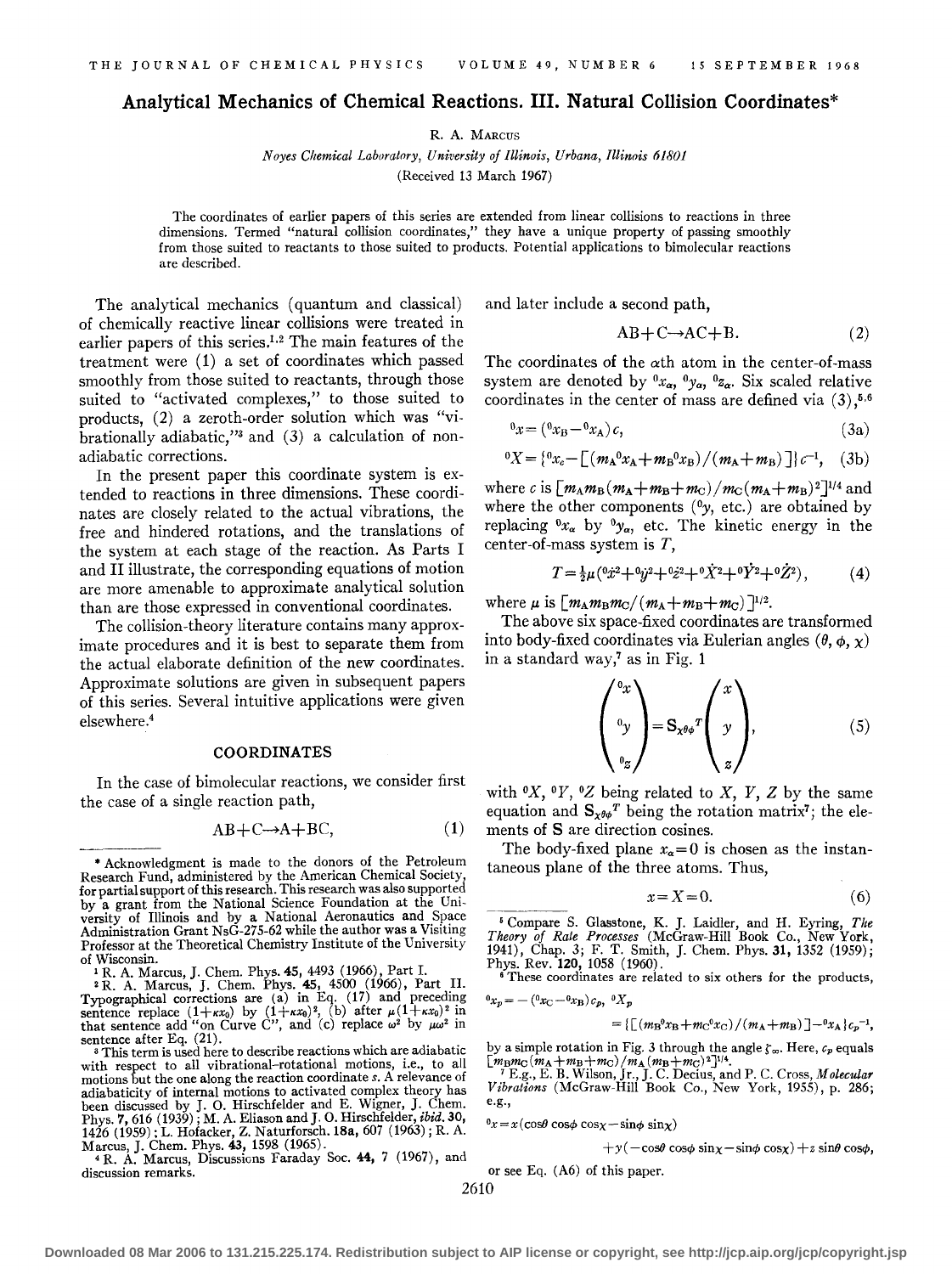

FIG. 1. Space-fixed axes  $(0x_a0y_a0z_a)$  and body-fixed axes  $(x_a0z_a)$ ; oriented at Euler angles  $(\theta, \phi, \chi)$ . Points  $(0, y, z)$  and  $(0, Y, Z)$ weighted space. They lie on the body-fixed  $y_{\alpha}OZ_{\alpha}$  plane, which is indicated in the diagram and which corresponds to the instantaneous plane of motion of the three atoms.

A set of coordinates suited to a rearrangement collision, such as a chemical reaction, "natural collision coordinates," is next introduced. For simplicity, consider reactions for which the least unstable activated complex configuration is linear. The results can be adapted to other reactions by replacing Fig. 2 by a plot for specified nonlinear configurations and making other appropriate changes.

As in Parts I and II coordinates *n* and *s* are introduced to replace *z* and Z, using Curve C in Fig. 2. The curve is defined in terms of the potential-energy surface, Fig. 3, as discussed previously.1• 8 For any point *P* in the  $(z, Z)$  subspace *n* is the distance from *P* to the nearest point Q on Curve C, and *s* is the distance from an arbitrary point on C to Q. *s* proves to be the "reaction coordinate." The transformation  $(z, Z)$  to  $(n, s)$  in Fig. 2 is

> $Z = Z_0 - n \sin \psi$  $z = z_Q + n \cos\psi$ , (7)

where  $(z_0, Z_0)$  are the coordinates of Q on Curve C.



<sup>8</sup> E.g., *C* can be the curve of least steep ascent from the react-ants' valley to the potential-energy saddle point, if any, and sub-sequently of least steep descent to the products' valley.1 In each valley it proceeds along the bottom. An alternative choice<sup>1</sup> for  $C$ , as an adiabatically-vibrationally averaged path, is now somewhat more complicated because of energy loss to or gain from all the other degrees of freedom. However, a compromise choice for *<sup>C</sup>*can be used when desired.





The angle  $\zeta_{\infty}$  in Fig. 2 is calculated from  $\tan^2 \zeta_{\infty} =$  $m_B (m_A + m_B + m_C) / m_A m_C$ . The half-plane of negative *Z* is omitted in Fig. 2 to avoid double counting of configurations.

The coordinates are now  $\theta$ ,  $\phi$ ,  $\chi$ ,  $n$ ,  $s$  and a sixth to be drawn from the  $(y, Y)$  pair. The method for making this choice amounts to one for defining the orientation of the body-fixed axes in the  $y_{\alpha}z_{\alpha}$  plane. We do so in a way which makes the  $z_{\alpha}$  axis the line of centers of reactants when  $s \approx -\infty$ , the line of centers of the products when  $s \leq +\infty$ , and the axis of the activated complex when *s* is in that neighborhood  $(s = s^{\ddagger})$ . (The method used has several other useful properties.9a) For this purpose we introduce a local Cartesian condition at each *s,* 

$$
y\sin\zeta + Y\cos\zeta = 0,\tag{8}
$$

and later specify the s-dependent parameter  $\zeta(s)$  by condition (12). The axes' orientation in the  $y_\alpha z_\alpha$  plane is the one fulfilling (7) and (8) simultaneously.

The sixth coordinate *m* is chosen to have a magnitude  $(y^2+Y^2)^{1/2}$  and a sign defined through

$$
y = -m\cos\zeta, \qquad Y = m\sin\zeta. \tag{9}
$$

To avoid double counting of configurations, the domain of *m* or  $\chi$  is appropriately restricted.<sup>9b</sup> The typical shape



FIG. 4. Potential-energy profiles in  $(m, n)$  subspace for several values of *s* in Fig. 3.

9 (a) It gives a locally Cartesian internal coordinate space at each *s,* can be made to make the vibrational angular momentum small near  $s^{\dagger}$ , and makes the only nonzero product of inertia  $\Sigma_{\alpha} m_{\alpha} y_{\alpha} z_{\alpha}$  at each s vanish on the average. [As an alternative, one might have chosen the axes' orientation by making the instantaneous products of inertia vanish exactly. For resulting equations based on the customary coordinates see H. Diehl, S. Fliigge, A. Volkel, and A. Weiguny, Z. Physik **162,** 1 (1961) and K. F. Freed and J. R. Lombardi, J. Chem. Phys. **45,** 591 (1966).] (b) Reflection in the  $x_{\alpha}Oz_{\alpha}$  plane in Fig. 1 yields the same configuration as increase of  $\chi$  by  $\pi$ . Double counting is avoided by setting either  $m \ge 0$  or  $0 \le \chi \le \pi$ . In the case the  $\gamma$  defined in (10) is restricted to  $(0, \pi)$ , and then only the upper half plane in Figs. 4 and 5 is used.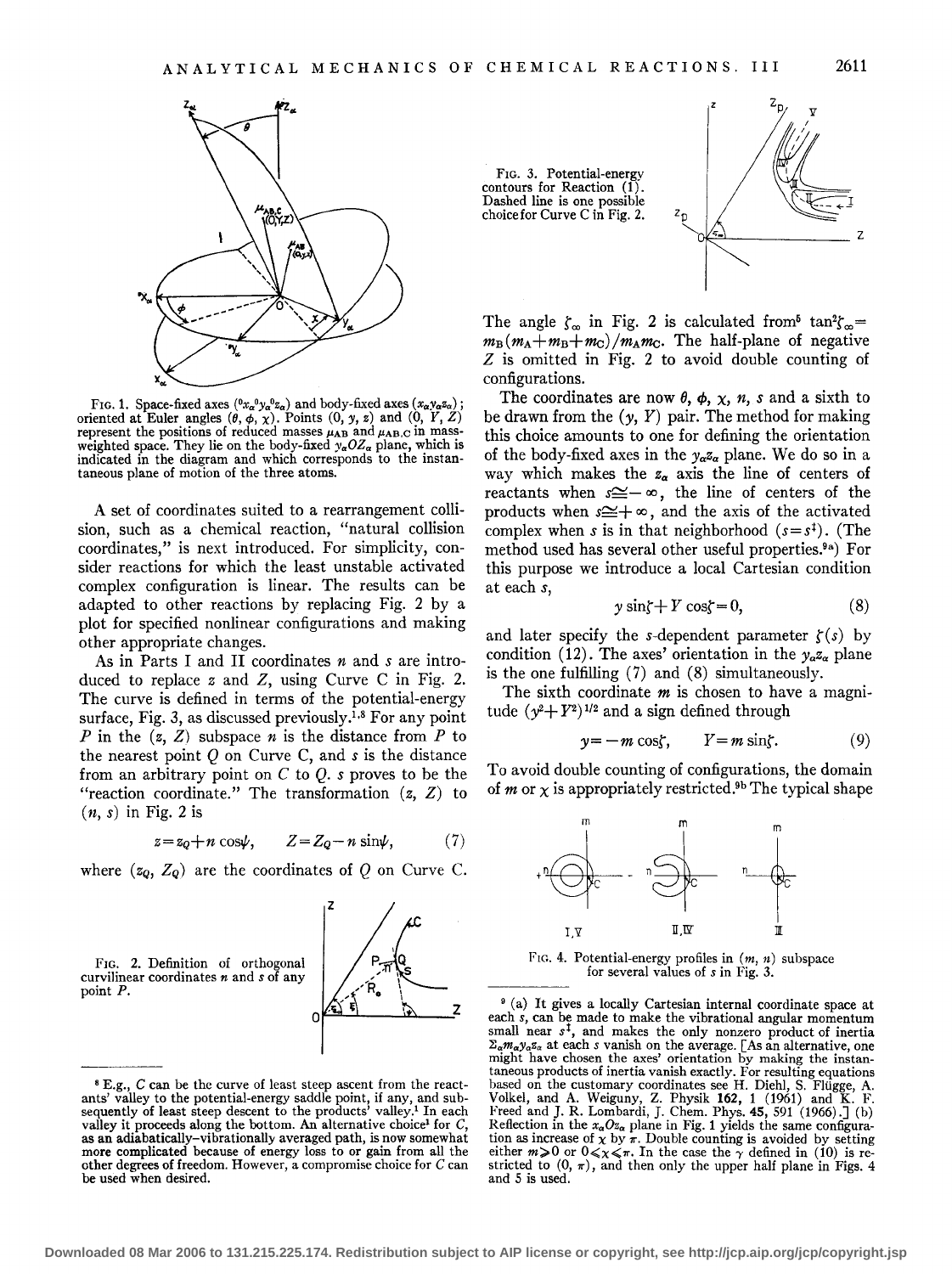

of the potential-energy profiles in the  $(m, n)$  subspace is given in Fig. 4 and in the *(m, n, s)* subspace given in Fig. 5. The profiles reflect the free rotation of the diatomic molecule at large | s | and the increasingly hindered rotation as the syetem moves to values of *s*  and *st.* In the latter neighborhood, the rotation becomes a bending vibration. The relation between the physical motions at large  $|s|$  and the coordinates in Fig. 5 is described later.

Because of the shape of the profiles we transform  $(n, m)$  into  $(r, \gamma)$ ,

$$
n = r_0 - r \cos \gamma, \qquad m = r \sin \gamma, \tag{10}
$$

where  $r_0(s)$  is determined from the shape of the profiles in Fig. 3. It is a function of sand is shown in Appendix I to be the pertinent diatomic bond length when  $s = +\infty$ and  $-\infty$ . (For symmetrical reactions  $r_0$  may be constant.)

A vibrational coordinate  $\rho$  is introduced via

$$
\rho = r_0 - r. \tag{11}
$$

It remains to define  $\zeta(s)$ . One suitable choice makes

$$
\zeta = \pi - \psi \qquad \text{(at large } -s),
$$
  

$$
\zeta = \xi \qquad \text{(at } s = s^{\ddagger}),
$$
  

$$
\zeta = \psi \qquad \text{(at large } +s), \qquad \text{(12)}
$$

where  $\xi$  is the polar angle of Q in Fig. 2, and  $s^{\ddagger}$  is some preselected *s,* for example, the sat or near the potentialenergy maximum along Curve C, if any. The first and third conditions make the  $z_{\alpha}$  axis the line of centers of reactants at large  $-s$  and of products at large  $+s$ , respectively. The second condition makes the vibrational angular momentum vanish for the most stable configuration at  $s=s^1$ . Each of these results is established in Appendix I.

Imposition of (13) fulfills the first and third conditions in (12). It also fulfills the second condition when *st* occurs at the point on Curve C in Fig. 2 closest to the origin,

$$
r_0 \cos(\zeta - \psi) - R_0 \sin(\zeta - \xi) = 0, \qquad (13)
$$

where  $R_0$  and  $\xi$  are the polar coordinates of point Q in Fig. 2,

$$
z_Q = R_0 \sin \xi, \qquad Z_Q = R_0 \cos \xi. \tag{14}
$$

A typical plot of  $\psi(s)$ ,  $\xi(s)$  and  $\zeta(s)$  is given in Fig. 6. One set of natural collision coordinates is  $(s, \rho, \theta, \phi, \phi)$ 

 $(x, \gamma)$ . A set  $(s, \rho, \theta, \phi, \Theta, \Phi)$  which avoids kineticenergy cross terms10 at large *±s* between external and internal coordinates and is used later for boundary conditions is given in Appendix II.

# KINETIC ENERGY

If  $(\omega_x, \omega_y, \omega_z)$  denote the components of the angular momentum about the body-fixed axes and  $I_{xx}$ ,  $I_{xy}$ , etc., denote the moments and products of inertia, the kinetic energy is<sup>11</sup>

$$
T = \frac{1}{2}\mu(\dot{y}^2 + \dot{Y}^2 + \dot{z}^2 + \dot{Z}^2) + \frac{1}{2}(I_{xx}\omega_x^2 + I_{yy}\omega_y^2 + I_{zz}\omega_z^2) - I_{yz}\omega_y\omega_z + \Omega_{x}\omega_x, \quad (15)
$$

where cognizance of (6) was taken, so that  $I_{xz}$ ,  $I_{xy}$ ,  $\dot{x}$ ,  $\hat{X}, \Omega_y$ , and  $\Omega_z$  all vanish,  $\Omega_x$  being the sole nonvanishing component of the vibrational angular momentum,

$$
\Omega_x = \mu(y\dot{z} - z\dot{y} + Y\dot{Z} - ZY). \tag{16}
$$



FIG. 6. Plot of  $\psi(s)$ ,  $\xi(s)$ , and  $\zeta(s)$ , where s is the distance along Curve C of Figs. 2 and 3 for reaction  $H + H_2 \rightarrow H_2 + H$ . Asymptotic values are  $(\pi, 0, 0)$  at  $s=-\infty$  and  $(\frac{1}{3}\pi, \frac{1}{3}\pi, \frac{1}{3}\pi)$  at  $s=+\infty$ , and intercept at  $s=0$  is  $(\frac{2}{3}\pi, \frac{1}{6}\pi, \frac{1}{6}\pi)$ , respectively. Calculations utilize potential-energy surface of M. Karplus, R. N. Porter, and R. D. Sharma, J. Chem. Phys. **43, 3**259 (1963).

10 These cross terms reflect the fact that the free rotation at large  $\pm s$  does not obey a simple equation when expressed in coordinates relative to moving body-fixed axes but does so when its coordinates are relative to space-fixed ones. The transformation (A5) is one from  $(\gamma, \chi)$  to the space-fixed coordinates ( $\Theta$ ,  $\Phi$ ).

<sup>11</sup> The calculations parallel those in Chap. 11 of Ref. 7, noting that Eq. 6 of Sec. 11-1 there is not used; e.g., if the column vectors in (5) are denoted by  $0r$  and  $r$ , and the corresponding ones involving *oX* etc., by •R and R, then

 $T = \frac{1}{2}\mu (0\dot{r}^{T0}r + 0\dot{R}^{T0}\dot{R}) = \frac{1}{2}\mu \dot{r}^{T}\dot{r} + \frac{1}{2}\mu (r^{T}\dot{S}\dot{S}^{T}r + R^{T}\dot{S}\dot{S}^{T}R)$ 

 $+\mu(r\text{rS}S^{T}r+R^{T}\text{S}S^{T}\text{R}).$ 

where  $r^T$  is the transpose of  $r$ . The first, second, and third terms are  $T_{\text{vib}}$ ,  $T_{\text{rot}}$ , and  $T_{\text{cor}}$ ; SST is a 3×3 matrix whose first, second, and third rows are found to be  $(0, \omega_z, -\omega_y)$ ,  $(-\omega_z, 0, \omega_z)$  and  $(\omega_y, -\omega_x, 0)$ . The SST term equals SST (SST) and so is also readily expressed in terms of these  $\omega$ 's. The cited relation between  $S$ ST and the  $\omega$ 's can be derived as in H. C. Corben and P. Stehle, *Classical Mechanics* (John Wiley & Sons, New York, 1960), 2nd ed., Chap. 9, with obvious major changes in notation (e.g.,  $\omega_z$ , *x*, and  $\alpha$  instead of  $\omega_x$ ,  $\alpha_x$ , and *x*) and in definition of Eulerian angles. Ours are those of Ref. 7.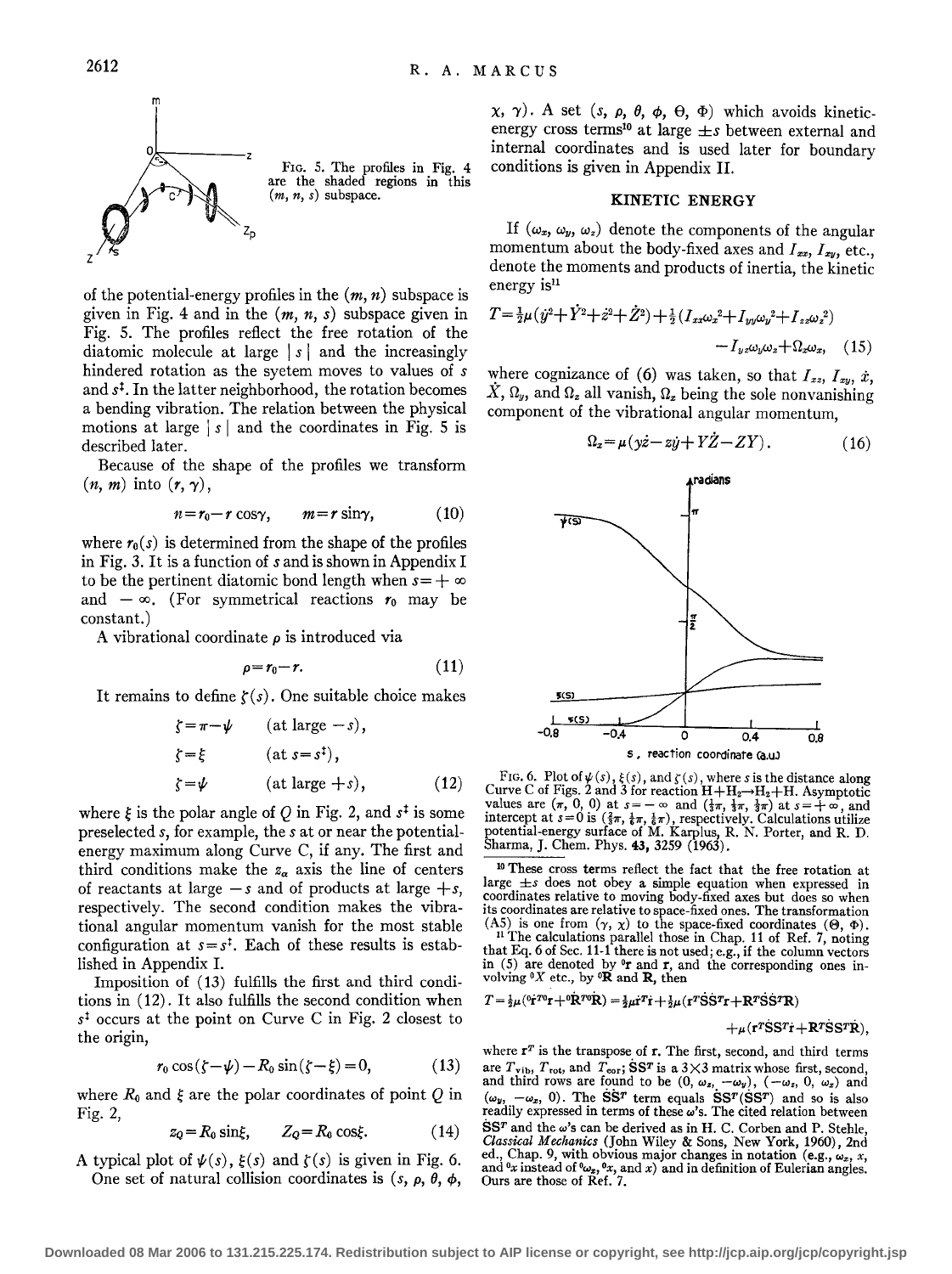The values of  $(\omega_x, \omega_y, \omega_z)$  are known<sup>12</sup> in terms of  $\dot{\theta}$ ,  $\dot{\phi}$ , and  $\dot{\chi}$ .  $I_{yz}$  is given in Ref. 13. In Appendix I  $\Omega_x$  [and, hence, the coefficient of  $\gamma \omega_x$  in (18)] is shown to vanish at *st.* 

In terms of the coordinates ( $\rho$ ,  $s$ ,  $\theta$ ,  $\phi$ ,  $\chi$ ,  $\gamma$ ) one finds

$$
T = T_0 + T_1,\tag{17}
$$

where

$$
T_0 = \frac{1}{2}\mu(\eta^2 \dot{s}^2 + \dot{\rho}^2) + \frac{1}{2}\mu r^2 (\dot{\gamma}^2 + \omega_z^2 \sin^2 \gamma) + \frac{1}{2} I_{xx} (\omega_z^2 + \omega_y^2) - \mu \dot{\gamma} \omega_z r^2 (f - A_m \cos \gamma), \quad (18)
$$

 $T_1 = 2\mu \dot{r} \dot{r}_0 \sin^2{\frac{1}{2}}\gamma + \mu r \sin{\sqrt{r_0}} \dot{r} - \frac{1}{2}\omega_v^2 r \sin{\gamma}$ 

$$
-r(f\cos\gamma - A_m)\omega_y\omega_z + (A_s \dot{s} + A_m \dot{r})\omega_x], \quad (19)
$$

where  $T_1$  contains terms which are small<sup>14</sup> both at large  $\pm s$  and for the stablest configurations at  $s = s^{\ddagger}$ ;  $\dot{r}_0$  is  $dr_0/ds$ )*s*,  $\kappa$  in (20) is the curvature of Curve C at any *s,* and

 $f = \cos(\zeta - \psi)$ ,  $\kappa = -d\psi/ds$ ,  $\kappa_1 = -d\zeta/ds$ , (20a)

$$
\eta^2 = (1 + \kappa n)^2 + (\kappa_1 m)^2, \tag{20b}
$$

$$
A_{s} = R_{0} \kappa_{1} \cos(\zeta - \xi) - (1 + \kappa n + \kappa_{1} n) \sin(\psi - \zeta) - (d r_{0}/ds) f, \quad (21a)
$$

$$
A_m = \left[r_0 \cos(\zeta - \psi) - R_0 \sin(\zeta - \xi)\right]/r,
$$
\n
$$
I_{xx} = \mu R^2
$$
\n(21b)

$$
= \mu [R_0^2 - r_0^2 + r^2 + 2n \{R_0 \sin(\xi - \psi) + r_0\}].
$$
 (22)

 $[R]$  is defined as  $(I_{xx}/\mu)^{1/2}$  and equals the distance of any point in Fig. 5 to the origin.]

Using the value<sup>12</sup> for  $\omega$  one finds

$$
T_0 = \frac{1}{2}\mu(\eta^2 \dot{s}^2 + \dot{\rho}^2) + \frac{1}{2}(\mu r^2) \left[\dot{\gamma}^2 + (\cos\theta \dot{\varphi} + \dot{\chi})^2 \sin^2 \gamma\right] + \frac{1}{2}(\mu R^2) (\dot{\theta}^2 + \sin^2 \theta \dot{\varphi}^2) - \mu \dot{\gamma} (\sin \chi \dot{\theta} - \sin \theta \cos \chi \dot{\varphi}) r^2 (f - A_m \cos \gamma); \quad (23)
$$

 $\eta^2$  and  $\mathbb{R}^2$  in (20) and (22) can be simplified.<sup>15</sup>

In (20) f vanishes for the point on Curve C closest to the origin in Fig. 2. At large  $-s$  and at large  $+s$ , f is  $-1$  and  $+1$ , respectively. Because of the presence of this f term, the component of the angular momentum

along the body-fixed  $z_\alpha$  axis,  $p_x$ , is not a constant of the motion, even when the Hamiltonian is  $T_0 + V$ .

The momenta conjugate to the above velocities are defined in the usual manner:  $p_i = \frac{\partial T}{\partial \dot{q}_i}$  for the present conservative system.

## **POTENTIAL-ENERGY FUNCTION**

Potential-energy plots were given in Figs. 3-5. In terms of  $(m, Z, z)$  or, what is the same space,  $(m, n, s)$ the motion of the system can be represented as one largely confined to the shaded region in Fig. 5.16 That region is annular in some places and "semiannular" in others. The potential-energy function has the form

$$
V = V_1(s) + V_2(\rho, \gamma, s), \qquad (24)
$$

where  $V_1(s)$  is the value on Curve C and  $V_2$  is the increment to go to any other point at the same *s.*   $V_2$  varies mainly with  $\rho$  and  $\gamma$ , and slowly with *s*. At large  $\pm s$  it is independent of  $\gamma$ .

When the potential-energy coupling between the *p*  and  $\gamma$  motions can be ignored,  $V_2$  can be written as

$$
V_2(\rho, \gamma, s) \cong V_2(0, \gamma, s) + V_2(\rho, 0, s). \tag{25}
$$

Since  $V_2$  is zero on Curve C and since  $\rho = \gamma = 0$  on that curve,  $V_2(0, 0, s)$  is zero.

# **EQUATIONS OF MOTION AND BOUNDARY CONDITIONS**

The method in Ref. 12 of conversion from  $T$  to  $H$ for Cartesian internal coordinates is extended to curvilinear ones in Appendix III. The Hamilton-Jacobi and Schrodinger equations are obtained in the standard way,<sup>17,18</sup> the former by setting  $p_i = \partial W / \partial \dot{q_i}$ , where *W* is Hamilton's characteristic function.

With the usual boundary conditions<sup>19</sup> in collision problems, the wavefunction at large separation distances of the reactants is the sum of a plane wave (having reactants in their initial state) and outgoing (scattered waves) in all internal states; at large separation distances of products the wavefunction consists of outgoing (scattered) waves. The total in-going flux equals the total out-going one in the stationary-state description. These boundary conditions, expressed in terms of the usual coordinates, are readily rephrased in terms of the natural collision coordinates:

Instead of describing reactants with a different label

<sup>&</sup>lt;sup>12</sup> Reference 7, p. 282. Use of (7), (9), and (14) yields  $I_{yz} = \mu m [R_0 \sin(\zeta - \xi) - n \cos(\psi - \xi)]$ , which becomes  $\mu r^2 (f \cos \gamma - \xi)$ 

 $A_m$ ) sin $\gamma$  on using (10) and (21b).<br><sup>14</sup> At large  $\pm$ s in Eq. (19),  $\dot{\mathbf{r}}_0$ =0, f cos $\gamma$  vanishes in the mean, *A*, and *A<sub>m</sub>* vanish, and  $\omega_y^2 r^2 \sin^2 \gamma$  is dominated by the  $I_{xx}\omega_y^2$  in (18). At the most stable configuration for  $s=s^{\frac{1}{2}}$  all terms in *T<sub>1</sub>* vanish since  $\sin \gamma$  does. However, neglect of  $(\omega_y \omega_z \sin \gamma)$  is justified not simply because  $\sin \gamma = 0$ . [The  $(\omega_z \sin \gamma)^2$  in  $T_0$  has a similar factor and must be retained to avoid loss of  $\chi$ . Rather, the  $\omega_{\nu}\omega_z \sin\gamma$  can be neglected at  $s^{\ddagger}$  when (12) is imposed, because the coefficient ( $f \cos\gamma - A_m$ ) =  $f - f = 0$  for the most stable configura-

tion at  $s^{\dagger}$ .<br>
<sup>15</sup> E.g.,  $(\kappa_1 m)^2 = 0$  both at large  $\pm s$  (since  $\kappa_1 = 0$  there) and for<br>
the most stable configurations near  $s = s^{\dagger}$  (since  $m = 0$  there).<br>
Since  $n = r_0 - r$  for the most stable configurations at

<sup>16</sup> In Fig. 6 it is appropriate to draw the *m* axis as rectilinear, since the  $(m, Z, z)$  subspace is almost Euclidean: The square of the distance between adjacent points is  $dz^2 + dZ^2 + dm^2 + (\kappa_1 m)^2 ds^2$ ,<br>i.e.,  $[(1+\kappa n)^2 + (\kappa_1 m)^2]ds^2 + dn^2 + dm^2$ . The space would be<br>exactly Euclidean if the  $(\kappa_1 m)^2 ds^2$  term were absent. Fortunately,<br>it is small since  $\kappa_1 =$ 

exactly Euclidean. 17 H. Goldstein, *Classical Mechanics* (Addison-Wesley Pub!.

Co., Inc., Reading, Mass., 1950), pp. 280ff.<br><sup>18</sup> E.g., W. Pauli, Jr., in *Handbuch der Physik*, S. Flügge, Ed. (Springer-Verlag, Berlin, 1958), Vol. 5, p. 39.<br><sup>19</sup> E.g., A. Messiah, Quantum Mechanics (John Wiley & Sons,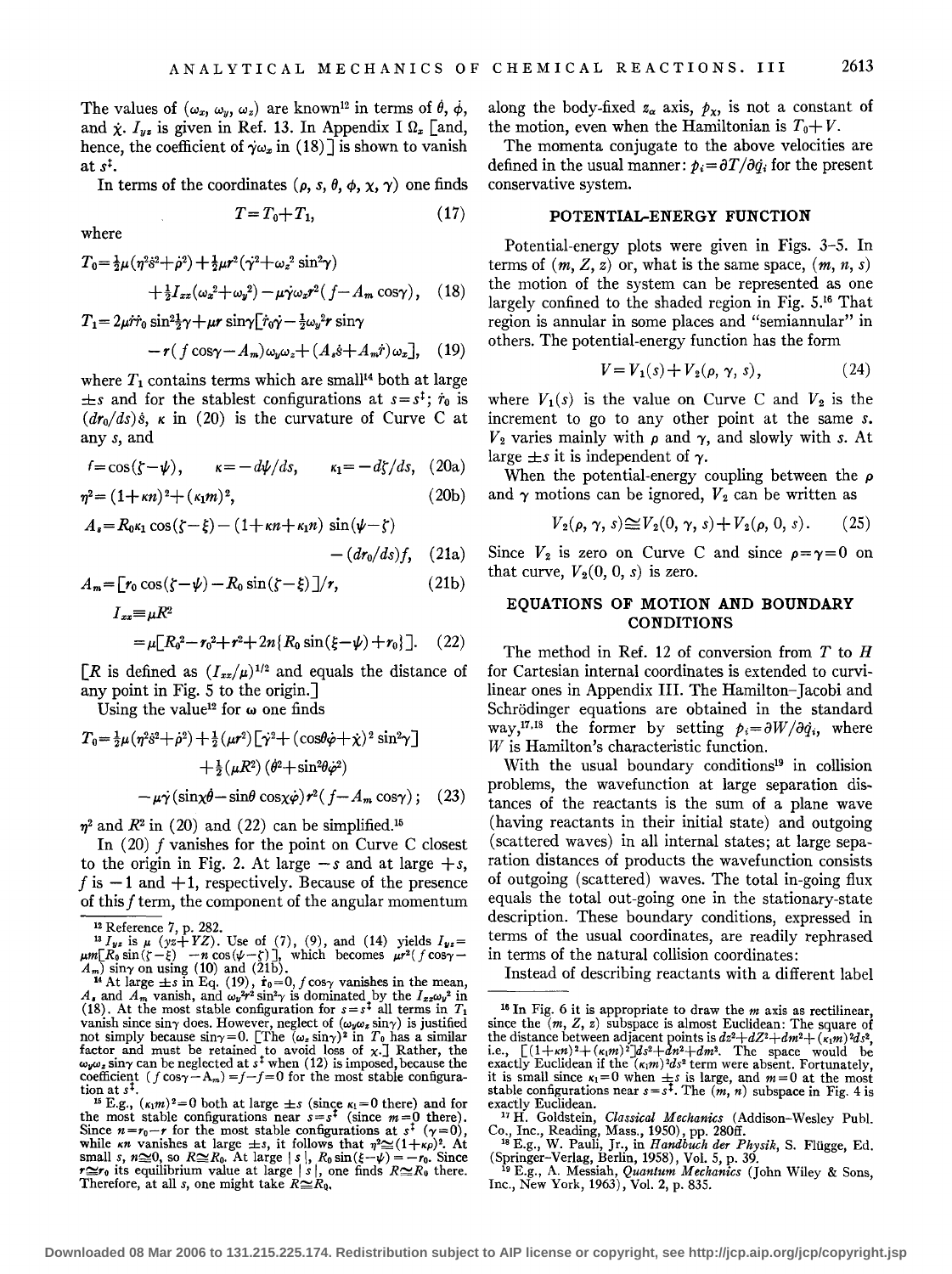from that for products, it suffices to note that now the former corresponds to  $s \rightarrow -\infty$  and the latter to  $\rightarrow +\infty$ . At large separation distances of reactants that distance equals *Zc, c* being the scaling factor in (3) and *Z*  equalling  $-(s+s_0)$ , where  $s_0$  is a known constant.<sup>20</sup> At large separation distance of products that distance is  $Z_p c_p$ ,  $c_p$  being the scaling factor in Ref. 6 and  $Z_p$  equalling  $s + s_0^p$ , where  $s_0^p$  is a known constant.<sup>20</sup>

The internal states at large  $|s|$  are described in terms of coordinates  $(r, \theta, \Phi)$ , where  $\theta$  and  $\Phi$  are defined by Eq. (A4) of Appendix II.  $\Theta$  and  $\Phi$  describe the orientation of the diatomic species with respect to the spacefixed axis; *r* is the scaled interatomic distance in the diatomic species. In Appendix II it is shown that at large  $\pm s$ ,  $f\gamma$  and  $\chi + \frac{1}{2}\pi$  describe the orientation of the diatomic species with respect to axes *(x'y'z')* obtained from the space-fixed ones by a rotation  $S_{\theta\varphi}$ .<sup>21</sup> At large | s |  $\theta$  and  $\varphi$  describe the orientation of the two species (Appendix II). Each rotational wavefunction,  $\psi_{\rm rot}^{j m_j}(\Theta, \Phi)$ in the boundary condition at large  $|s|$  is written in terms of functions of  $\gamma$  and  $\chi$  using<sup>22</sup>

$$
\psi_{\text{rot}}^{jm_j}(\Theta,\,\Phi) = \sum_{\Omega=-j}^{j} \psi_{\text{rot}}^{j\Omega}(\,f\gamma,\,\chi+\tfrac{1}{2}\pi)\,D_{m_j\Omega}^{j*}(\varphi,\,\theta,\,0)\,,\tag{26}
$$

where  $\Omega$  is the component of j along the  $z'$  axis, i.e., along the line of centers of the two species, and  $D_{m_i,0}$ <sup>*i*\*</sup> is a matrix element of a rotation operator  $D^+$ .

The classical mechanical problem is an initial value one, and the usual boundary conditions can also be written in terms of the present coordinates by expressing the separation distance in terms of *s* as above. Further, when the space-fixed axes are chosen so that the *<sup>0</sup> za* axis is along the initial relative velocity vector and so that the initial orbital angular momentum lies along the  ${}^0\gamma_\alpha$  axis the initial values of  $\theta$  and  $\varphi$  are zero. Inspection of (A4) then shows that the initial values of  $f\gamma$  and  $\gamma + \frac{1}{2}\pi$  equal those of  $\Theta$  and  $\Phi$ , respectively.

# PHYSICAL MOTIONS AT LARGE  $|s|$  and FIG. 5

The coordinates in Fig. 5 are related to *y,* Y, *z,* Z. (The first two yield  $m$ .) Thus, this figure describes motion in the instantaneous plane formed by the three atoms, the  $v_a0z_a$  plane in Fig. 1. Large | s | means large separations of the reactants or products.

At large  $|s|$ , it is shown in Appendices I and II, r is the mass-scaled instantaneous bond length of the diatomic species present (reactant at large  $-s$  and product at large  $+s$ ). For any given r and at large  $|s|$ , the representative point in Fig. 5 lies on a cylinder of axis *OZ* and radius *r* (at large  $-s$ ) or of axis  $0Z_p$  and radius  $r$  (at large  $+s$ ). At large  $|s|$ , rotation of the diatomic species with respect to the body-fixed axes corresponds to the rotation of the representative point about the relevant cylinder axis,  $0Z$  or  $0Z_p$ , at fixed *r*. Vibration of the diatomic species at large I *s* I corresponds to motion of the representative point normal to the surface of the relevant cylinder. Radial translational motion of the two species (reactants at large  $-s$ , products at large  $+s$ ) corresponds to motion of the representative point parallel to the relevant cylinder axis *(OZ* at large  $-s$ ,  $0Z_p$  at large  $+s$ ).

When the diatomic species at large | s | has its equilibrium bond length, i.e., when  $r=r_0$ , the cited cylinder includes the relevant linear portion of curve  $C$  on its surface.

# REACTION PATH MULTIPLICITY

When both Reactions (1) and (2) occur, Fig. 2 is replaced by Fig. 7, with the half-plane of negative *Z*  again omitted to avoid double counting of configurations. The cross-sectional potential-energy profile for region I is unaltered, but the profile near the entrance of II has two separated semiannular regions, one containing Curve C and the other containing Curve G. The former leads to Reaction (1) and the latter to Reaction (2). From this point on, each of these two reaction paths is described in terms of its own set of natural collision coordinates, and in solving the Schrodinger equation account should be taken of this "bifurcation" of the wavefunction.

# REACTION IN A PLANE

The simplest system which provides information on the vibrational-translational changes during a reactive collision is reaction in a line. The simplest system providing information on the conversion of rotation into bending vibrations and then into product rotations, with orbital and translational coupling included, is reaction in a plane. The motion occurs in the  ${}^0x_{\alpha}{}^0y_{\alpha}$  plane when one sets  $\theta = \pi/2$ , and  $\chi = 0$ , for then  $^0z_\alpha = -x_\alpha = 0$ according to (5) and (6). We now have,  $\omega_y = \omega_z = 0$ ,



<sup>20</sup> For example, let *s=O* correspond to the point on curve *C*  nearest the origin in Fig. 2. The distance *-s* to any point on Cat large negative s can be compared with the corresponoing value of Z for that point and *s0* determined thereby. Similar remarks apply to  $s_0^p$ , but with *Z* replaced by  ${}^6Z_p$  and with the distance measured to some point on *C* at very positive *s*.

to some point on C at very positive s.<br><sup>21</sup> When  $S_{x\theta x}^T$  in (A4) is written as  $S_{\theta y}^T S_x^T$  and (A6) is used for  $S_x$  the right side of (A4) becomes  $S_{\theta y}^T$  operating on a vector where components are [sin $\gamma$  cos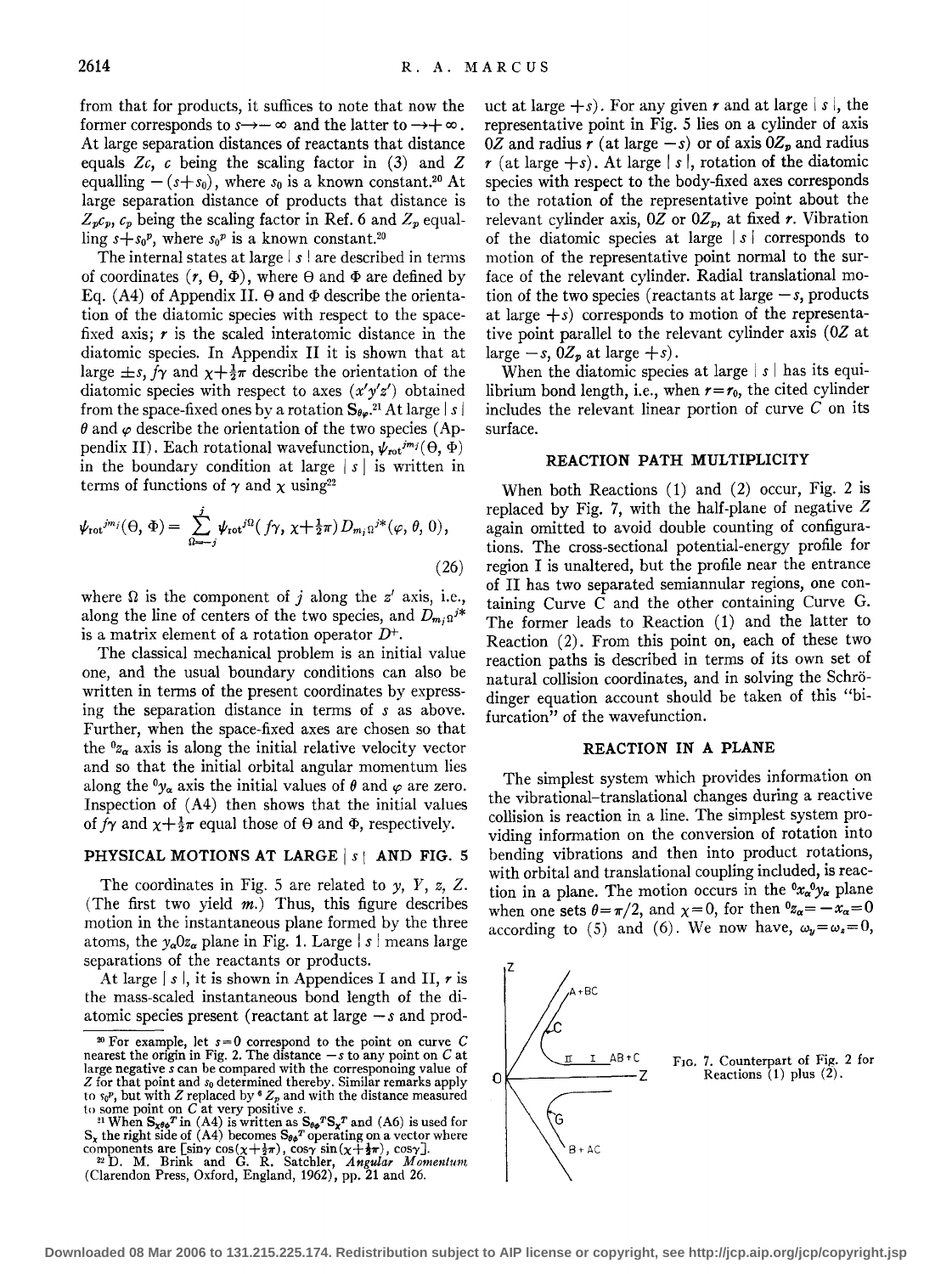and  $\omega_x = -\dot{\phi}^{23}$  Thus, (18) and (19) become<sup>24</sup>

$$
T_0 = \frac{1}{2}\mu(\eta^2 \dot{s}^2 + \dot{\rho}^2) + \frac{1}{2}\mu r^2 \dot{\gamma}^2 + \frac{1}{2}\mu R^2 \dot{\phi}^2 + \mu \dot{\gamma} \dot{\phi} r^2 (f - A_m \cos \gamma),
$$
\n(27)

$$
T_1 = 2\mu \dot{r}_0 r \sin^2 \frac{1}{2} \gamma + \mu r \sin \gamma \left[ \dot{r}_0 \dot{\gamma} - \dot{\phi} (A_s \dot{s} + A_m \dot{r}) \right]. \tag{28}
$$

Now,  $\Phi = \phi + f\gamma$  and  $\theta = 0$ .

#### DISCUSSION ON BIMOLECULAR REACTIONS

The physical nature of the various coordinates at  $s = \pm \infty$  was considered in a previous section. In the activated complex region  $(s=s^{\dagger})$   $\rho$  and *s* describe the symmetric stretching vibration and the asymmetric (imaginary frequency) one, respectively; when (12) is imposed,  $\theta$  and  $\phi$  describe the orientation of the activated complex and  $\gamma$  and  $\chi$  describe its doubly degenerate bending vibration. In intermediate regions of *s,* the latter coordinates describe a hindered rotation coupled rather than a free rotation or a bending vibration.

One approximate solution, the nearly vibrationally adiabatic one, was discussed briefly in a previous paper,4 together with some implications for activated complex theory and related topics. A vibrationally adiabatic reactive collision can be regarded as the chemical analog of the elastic collision in physical scattering, and both can serve as a basis for more detailed calculations. The present coordinates provide a vehicle for treating this vibrationally adiabatic chemical reaction. The latter will be given in a later paper, together with a calculation of nonadiabatic corrections.

## ACKNOWLEDGMENTS

It is a particular pleasure to acknowledge the warm hospitality of Professor Hirschfelder, Professor Bernstein, and their colleagues while the writer was a Visiting Professor at the Theoretical Chemistry Institute of the University of Wisconsin. Mr. Shiou-Fu Wu, who is currently working on applications of the present work, has also made a number of helpful suggestions and provided Fig. 6.

# APPENDIX I. CONSEQUENCES OF EO. (12)

We first show that at large  $-s$  Eq.  $(12)$  yields  $X = Y = 0$ , so that the line of centers of reactants is along the  $z_{\alpha}$  axis, and that at large  $+s$  Eq. (12) yields  $X_p = Y_p = 0$ , so that the line of centers of the products is along the  $z_{\alpha}$  axis. These results are embodied in the second half of  $(A1)$  and  $(A2)$ . The first half of  $(A1)$ and (A2) is derived for use in Appendix II.

At large  $-s$ , use of Eqs.  $(6)$ ,  $(9)$ ,  $(10)$ ,  $(12)$ ,  $(14)$ and of the fact that  $R_0$  sing and  $\zeta$  now equal  $r_0$  and 0 show that

$$
\begin{pmatrix} x \\ y \\ z \end{pmatrix} = \begin{pmatrix} 0 \\ -r \sin \gamma \\ r \cos \gamma \end{pmatrix};
$$
\n
$$
\begin{pmatrix} X \\ Y \\ Z \end{pmatrix} = \begin{pmatrix} 0 \\ 0 \\ Z \end{pmatrix} \text{ (large } -s). \qquad (A1)
$$

Thus, *Z* is now the mass-scaled distance between the mass centers of the two reactants, since the other two components of that radius vector vanish.

At large *+s* use of similar equations and of the fact that  $R_0 \sin(\zeta_{\infty} - \xi)$  and  $\zeta$  now equal  $r_0$  and  $\zeta_{\infty}$  show that

$$
\begin{pmatrix} x_p \\ y_p \\ z_p \end{pmatrix} = - \begin{pmatrix} 0 \\ r \sin \gamma \\ r \cos \gamma \end{pmatrix};
$$
\n
$$
\begin{pmatrix} X_p \\ Y_p \\ Z_p \end{pmatrix} = \begin{pmatrix} 0 \\ 0 \\ Z_p \end{pmatrix} \quad (\text{large } +s). \quad (A2)
$$

Thus,  $Z_p$  is now seen to equal the mass-scaled distance between the mass centers of the two products.

The vibrational-angular-momentum component  $\Omega$ <sub>r</sub> defined by ( 16) is found to equal

$$
\Omega_x = \mu(A_s \sin\gamma \dot{s} + A_m \dot{m} - r f \dot{\gamma}) r. \tag{A3}
$$

The most stable configuration at  $s = s^t$  occurs at  $\gamma=0$ ,  $r=r_0$ , and so one finds  $A_s \sin\gamma=0$  at this point. Also at this point, if ( 12) is imposed, the last two terms in (A3) cancel each other. Thus, the choice  $\zeta = \xi$ in (12) causes  $\Omega_x$  to vanish for this stablest configuration at  $s<sup>‡</sup>$  and is equivalent to employing an Eckart condition<sup>25</sup> at  $s = s^{\ddagger}$ , a condition hitherto employed only for stable molecules.

# APPENDIX II. RELATION OF  $\theta$ ,  $\Phi$  TO  $\gamma$ ,  $\chi$  AND PROPERTIES

The body-fixed coordinates of the diatomic reactant AB are  $(x, y, z)$ . Thus,  $(A1)$  shows that at large  $-s$ the mass-scaled radius vector joining A to B has a length r and makes an angle  $-\gamma$  with the (body-fixed) *Za* axis. The body-fixed coordinates of the diatomic product BC are  $(x_p, y_p, z_p)$ . Hence,  $(A2)$  reveals that at large  $+s$  the mass-scaled radius vector joining  $B$  to C has a length *r* and makes an angle  $+\gamma$  with the  $z_{\alpha}$  axis. Since f, which equals  $\cos(\zeta-\psi)$ , equals  $-1$  at

<sup>&</sup>lt;sup>23</sup> Compare the equations in Ref. 11 when  $\theta = \frac{1}{2}\pi$  and  $\chi = 0$ .<br><sup>24</sup> From (28) and (29) the kinetic energy in Part I for collision

on a line can be readily obtained, using the fact that on a line,  $\phi = \gamma = 0$ , so  $n = \rho$ .

<sup>25</sup> C. E. Eckart, Phys. Rev. 47, 552 (1935).